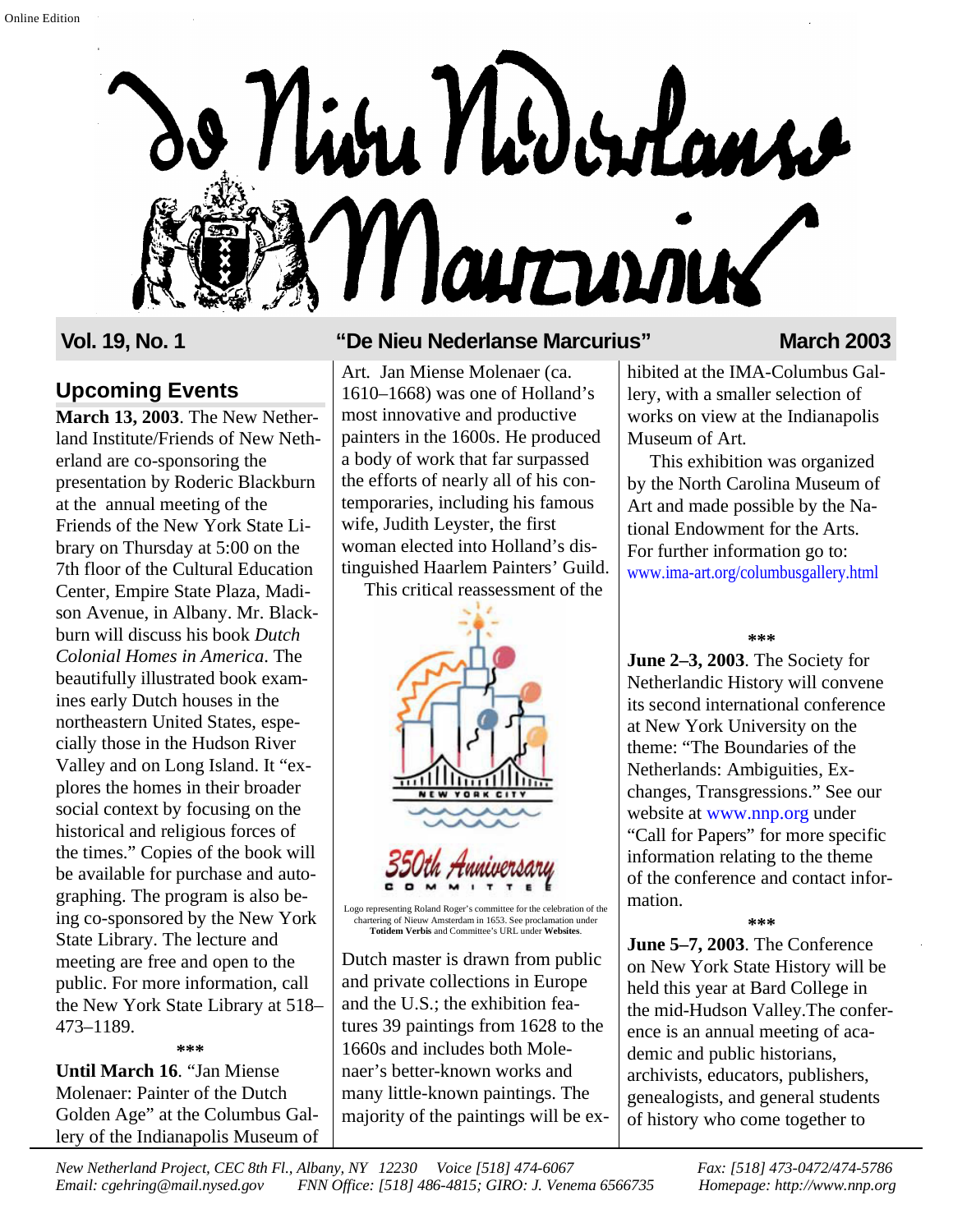discuss topics and issues related to the people of New York State in historical perspective and to share information and ideas regarding historical research, programming, and the networking of resources and services. For detailed program information contact: Field Horne or Edward Knoblauch at [conference@nyhistory.net](mailto:conference@nyhistory.net) or website[: www.nyhistory.com.](http://www.nyhistory.com) **\*\*\***

**September 20, 2003**. The 26th annual **Rensselaerswijck Seminar** will be held in NYC in the hall of the New York Genealogical Society. As February 2nd was the 350th anniversary of the chartering of Nieuw Amsterdam, this year's theme will be: "Nieuw Amsterdam: A Dutch City in the New World."

#### **News**

Your next layover at Schiphol can now include a visit to an extension of the **Rijksmuseum**. Recently Crown Prince Willem-Alexander opened the gold-painted room which contains ten art objects from the 17th-century "Golden Age," including works of Jan Steen, Pieter de Hooch, Jacob van Ruisdael, and a Rembrandt portrait of his wife Saskia van Uylenburgh. The gilded room also features small temporary exhibits. The museum is open from 7:00am to 8:00pm; admission is free.

#### **\*\*\***

**The Detroit Institute of Arts** has purchased two 17th-century landscapes: "A Moonlit Landscape with a Windmill" by Aert van der Neer, c. 1650; and "Mountainous Landscape with an Entrance to a Mine" by Roelandt Savery, c. 1608.

#### **\*\*\***

The grand opening of the digital Vermeer home in Delft took place on January 17, 2003. Enter the 3D model of the **Johannes Vermeer** home. Walk around in his rooms and click on some 150 different household inventory items. The internet presentation is beamed on the screen with comments by the creator, Kees Kaldenbach (art historian), Allan Kuiper (industrial designer and internet designer), and Henk Zantkuijl (restoration architect, emeritus who was also involved in the restoration of Rembrandt house, Amsterdam). Research facilities and image material have been provided by the Rijksmuseum, Amsterdam. Visit the site at: [www.xs4all.nl/~kalden.](http://www.xs4all.nl/~kalden)

#### **\*\*\***

**Kenney Award** – The Friends of New Netherland are seeking nominations for the Kenney Award, an annual prize of \$250 to an individual or group which has made a significant contribution to colonial Dutch studies and/or has encouraged understanding of the significance of the Dutch colonial experience in North America by research, teaching, writing, speaking, or in other ways. Reasonable travel expenses will be reimbursed. Persons or groups to be considered for this award can be involved in any pursuit of any aspect of Dutch colonial life in North America. Emphasis is on those activities that reach a broad, popular audience in the same way that Alice P. Kenney's activities did. You will find criteria for nominations on the Friends web site at [www.nnp.org/fnn/](http://www.nnp.org/fnn/kenny.html) kenny.html. Please send your Kenney Award nomination by April 1,

2003 to the Alice P. Kenney Award Selection Committee, Friends of New Netherland, P.O. Box 2536, Empire State Plaza Station, Albany, NY 12220-0536. The Award will be presented at an event to be held on June 14, 2003.

## **News from the FNN**

The Annual Meeting of the Friends of New Netherland was held on Saturday, January 18, 2003 at the Glen Sanders Mansion, Scotia, NY. President John van Schaick opened the meeting with the sad announcement of the death of FNN treasurer Bill Crotty. In memorializing Bill, the president said that Bill had been a good friend to him personally. The Friends of New Netherland will also miss Bill's good work and friendship, as will all who knew him.

Vice-President Charles Wendell, chair of the Nominating Committee, reported on the trustees' election. All trustees listed are reelected and will serve from January 18, 2003 to January 2006. Officers: John van Schaick, president; Charles W. Wendell, vice president; and Peter Paulson, treasurer. Trustees: Andrew Brink, Anneke Bull, Arthur Fontijn, Ruth Piwonka, and Theodore Wright.

Office Manager Hennie Newhouse reported that 200 members have renewed their membership, many of whom also sent extra donations. There are 21 new members, from many different places and from abroad. Membership as a Friend is open to all interested persons. The tax-deductible contributions play an important role in furthering the work of the Project

*New Netherland Project, CEC 8th Fl., Albany, NY 12230 Voice [518] 474-6067 Fax: [518] 473-0472/474-5786 Email: cgehring@mail.nysed.gov FNN Office: [518] 486-4815; GIRO: J. Venema 6566735 Homepage: http://www.nnp.org*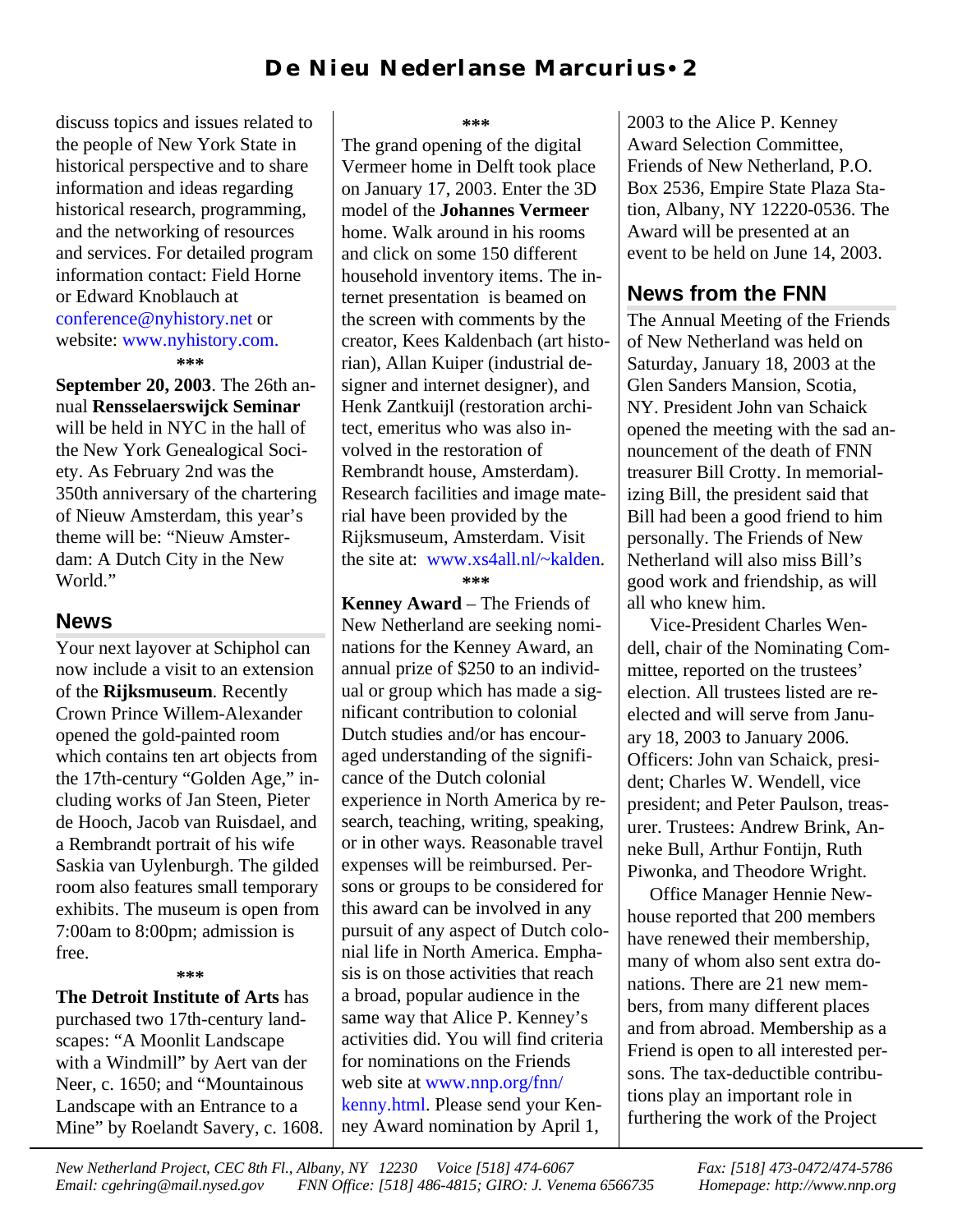and the Institute. Dues for individual members are \$35 and for families or organizations \$60. For information on joining FNN, see www.nnp.org/fnn/index.html/. Elisabeth Funk reported on the newly created e-Discussion Group, which enables current members to pool their collective knowledge to pose and answer questions about all topics broadly related to New Netherland. She encourages FNN members to visit the NNP web site and to avail themselves of this new opportunity to communicate with their fellow FNN members.

After the luncheon, Webmaster Howard Funk introduced Russell Shorto, author of the newly installed Virtual Tour of New Nether[land www.nnp.org/newvtour](http://www.nnp.org/newvtour) on the NNP website.

Mr. Shorto related what led to his interest in New Netherland and demonstrated some of the high points of the Virtual Tour. A lively question and answer period followed his presentation.

Board meeting schedule for 2003 is: March 8, June 14, September 13, and December 13 (all Saturdays). All meetings will begin at 10:30 AM at the Albany Visitors Center, unless the Board is informed otherwise. Members of the Friends are cordially invited to attend these meetings. Members may also request that an item be discussed at a meeting.

**\*\*\***

At the meeting Mrs. Carol Parks issued an appeal. Her 1762 Slingerland brick house in Feura Bush, Albany County, is endangered and looking for an appreciative owner. Architectural historian, John R. Stevens presented a strong case in support of Mrs. Parks' appeal, stressing the building's importance as the last of its Dutch type, a tworoom urban plan with end entrances, and lots of rich paneling, moldings and casement windows. Stevens urged the Friends to help the owner find a solution for its preservation. Photos and descriptive text can be found on pp. 86-89 in *Dutch Colonial Homes in America* (see previous *Marcurius*). Mrs. Parks can be reached at 518-768- 2993.

### **Books**

Hot off the press! *Correspondence 1654–1658* in the New Netherland Documents Series is the latest translation of the NNP. This publication represents volume 12 in E.B. O'Callaghan's Calendar of

Dutch Historical Manuscripts. Copies can be obtained directly from Syracuse University Press, or ordered through the FNN office at a member's discount.

**\*\*\***

Still unclear about the position of the Reformed religion in the United Provinces of the Netherlands? Clarifications may be found in Philip Benedict's *Christ's Churches Purely Reformed, A Social History of Calvinism*. 670 pp. Yale University Press. As Patrick Collinson stated in his Times Literary Supplement review of December 20, 2002: "...Benedict's chapter on the Netherlands will benefit all students of the period."

# **Websites**

For New York City's plans to celebrate the 350th anniversary of its chartering as Nieuw Amsterdam, go to: [www.nyc350.org.](http://www.nyc350.org) **\*\*\***

The website for the Society of Netherlandic History is: [http://homepages.udayton.edu/~](http://homepages.udayton.eud/~carlson/snh.htm) carlson/snh.htm. The SNH was founded "to nourish the study of the regional history of the Low Countries, including their colonial extensions."

# **Totidem Verbis**

WHEREAS, Various private commercial entities from the Republic had competed for a share in the fur trade in the Hudson River re-

Within the last year two proclamations relating to events in the history of New Netherland have been issued. The first one by the New York State Legislature concerning the initial Dutch settlement on Governors Island is thanks to the persistence and energy of Joep de Koning, chairman of the Batavia Group Ltd.; the other, by the<br>New York City Council concerning the chartering of Nieuw sary of New York City. Following are the full texts of both proclamations, minus the names of sponsoring governmental offices.

**MEMORIALIZING** Governor George E. Pataki to recognize the official place and date of birth of the State of New York as being **Governors Island** in the year 1624.

WHEREAS, At the start of the 12-year armistice (1609-1621) between the Seven United Provinces of the Netherlands (the Dutch Republic) and Spain, Captain Henry Hudson, commissioned by the [Dutch] East India Company and aboard the ship *Halve Maen* (Half Moon), arrived in the *River Mauritius* (Hudson River) as the first official explorer representing the Dutch Republic; Hudson conducted New York's first recorded commercial transaction in 1609 which formed the basis for ongoing private commercial interests in the fur trade for that region; and